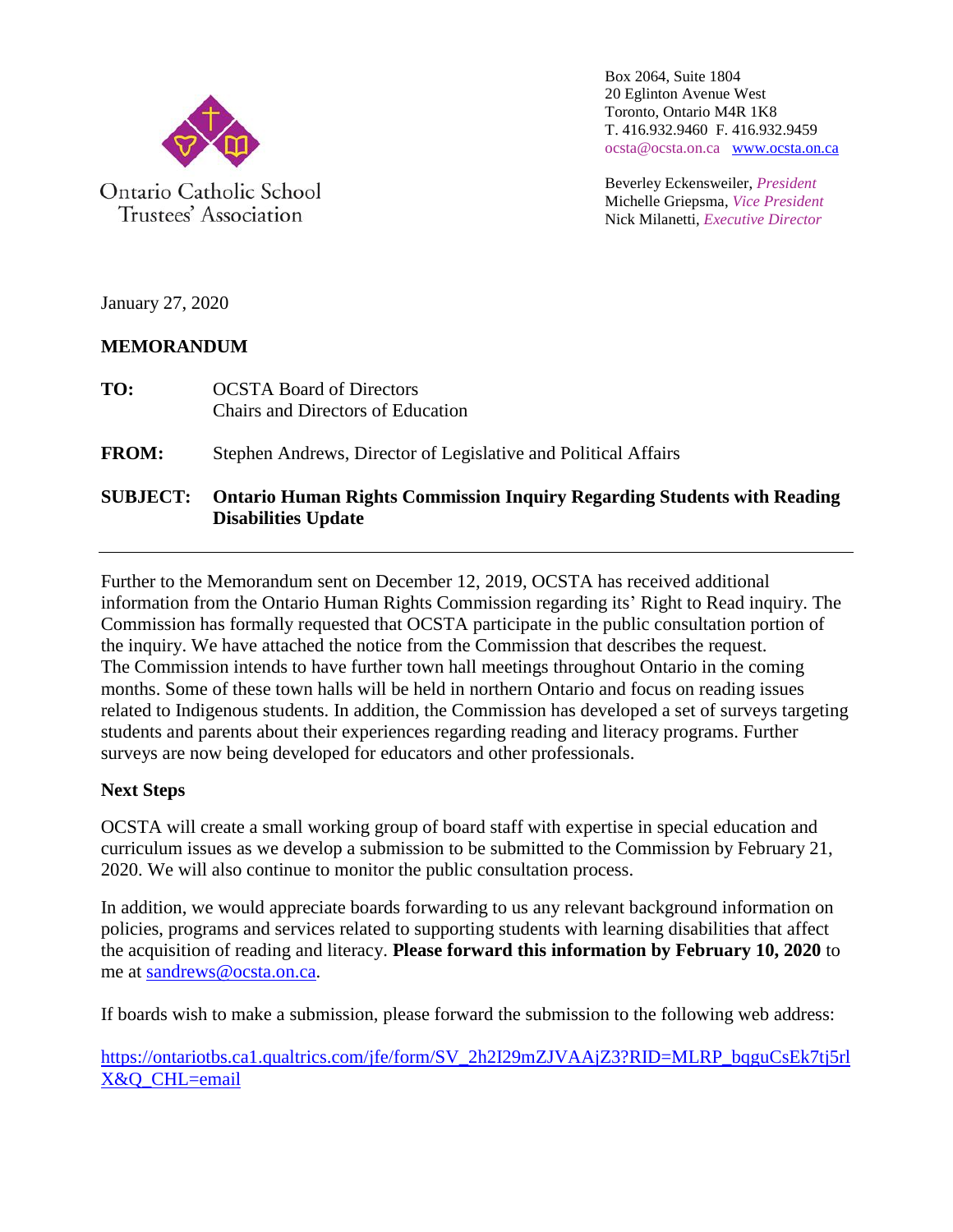Each submission should reference the terms of reference for the inquiry that may be found here:

[www.ohrc.on.ca/en/right-read-terms-reference](http://www.ohrc.on.ca/en/right-read-terms-reference)

If you have any questions or concerns, please feel free to contact me at [sandrews@ocsta.on.ca](mailto:sandrews@ocsta.on.ca) or 416-932-9460 ext. 224.

*Attachment*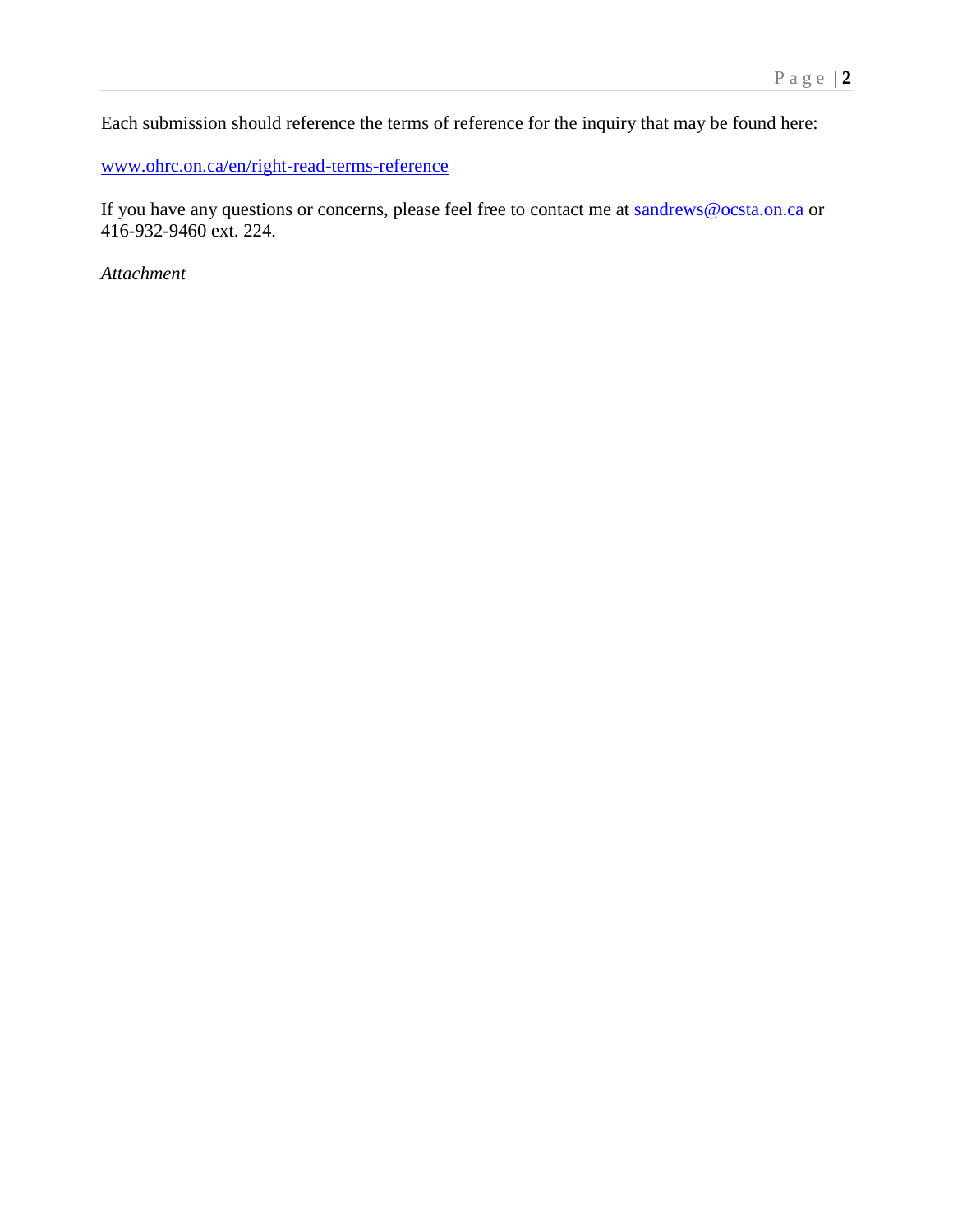Begin forwarded message:

**From:** Ontario Human Rights Commission [<noreply@qemailserver.com>](mailto:noreply@qemailserver.com) **Date:** January 21, 2020 at 1:41:55 PM EST **To:** OCSTA - Nick Milanetti [<NMilanetti@ocsta.on.ca>](mailto:NMilanetti@ocsta.on.ca) **Subject: OHRC Right to Read Inquiry - Submission Form for Organizations Reply-To:** Ontario Human Rights Commission [<legal@ohrc.on.ca>](mailto:legal@ohrc.on.ca)

We are writing to request your organization's participation in the Ontario Human Rights Commission's (OHRC) Right to Read public inquiry into human rights issues that affect students with reading disabilities.

There are three ways your organization can participate:

- 1. Promote the OHRC's surveys
- 2. Promote the OHRC's public hearings
- 3. Make a submission on behalf of the organization

Below, please find a flyer for the inquiry which includes information about how people can get involved. We would appreciate it if you could distribute this flyer through your networks/to your members so that as many people as possible can tell us about their experiences.

Flyer (EN): [Reading disabilities surveyinfoflyer 2019 en](https://ontariotbs.ca1.qualtrics.com/CP/File.php?F=F_es02oB4FrDq8u2x) Flyer (FR): [Reading disabilities surveyinfoflyer 2019 fr](https://ontariotbs.ca1.qualtrics.com/CP/File.php?F=F_bwKJJtGl8KaoNa5)

All information and updates on the inquiry can be found here: <http://www.ohrc.on.ca/en/right-read-public-inquiry-on-reading-disabilities>

## **Surveys**

The OHRC has received an overwhelmingly positive response to the launch of the inquiry. Hundreds of people have contacted us asking to share their experiences. In order to make it easier for them to do so, and for us to analyze their feedback, we have developed a survey through Qualtrics, a secure web-based survey tool. We have developed a [survey](https://ontariotbs.ca1.qualtrics.com/jfe/form/SV_4TwifRctQYohRoV?SG=01) for parents and students and are in the process of developing a separate survey for educators and other professionals. The surveys can be accessed on a computer or a smart phone.

## **Public Hearings**

We had our first public hearing in Brampton on January 14, 2020. Our next public hearings will take place in:

- London on January 29, 2020;
- Thunder Bay on February 25, 2020; and